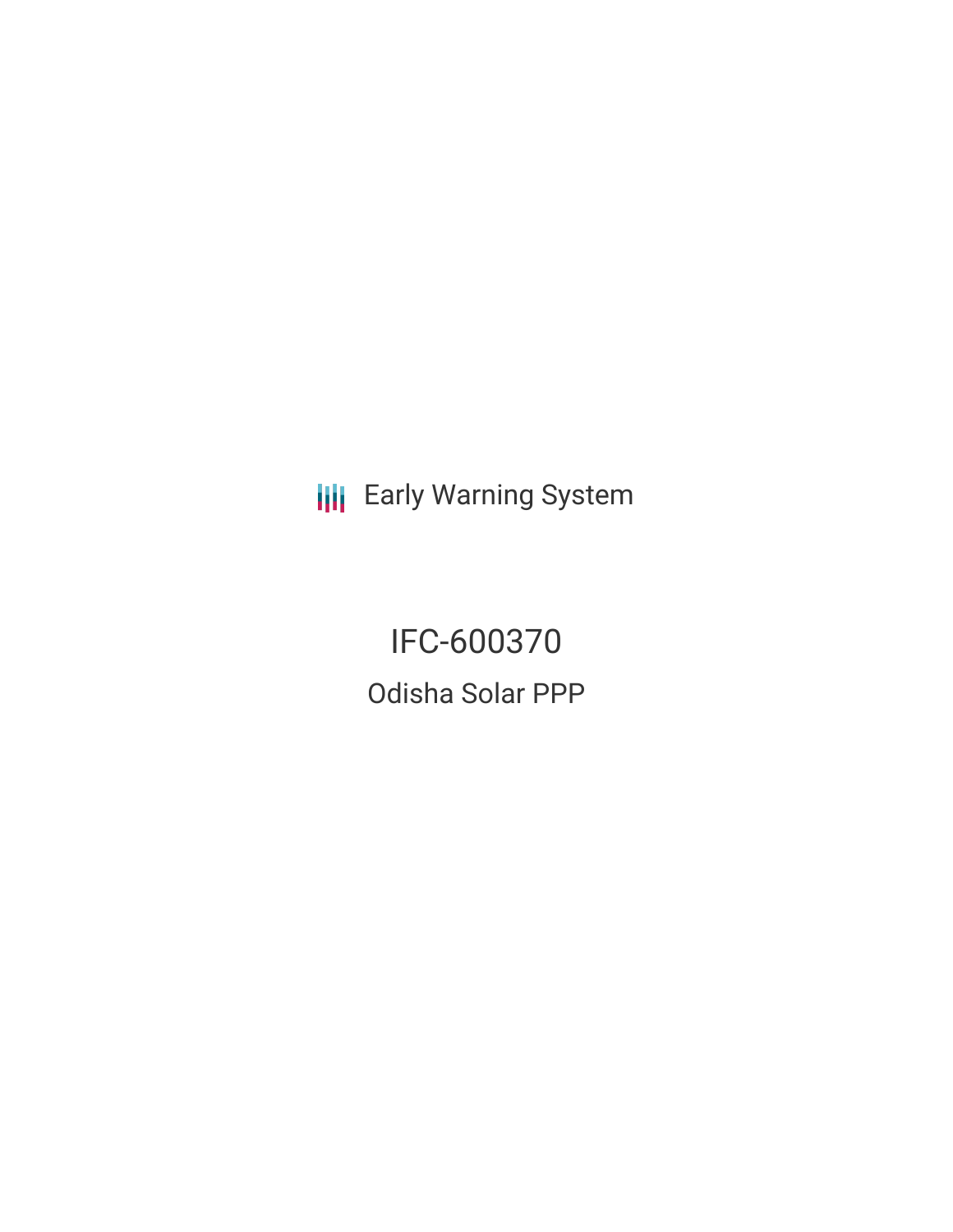## **Quick Facts**

| <b>Countries</b>               | India                                   |
|--------------------------------|-----------------------------------------|
| <b>Financial Institutions</b>  | International Finance Corporation (IFC) |
| <b>Status</b>                  | Active                                  |
| <b>Bank Risk Rating</b>        |                                         |
| <b>Sectors</b>                 | Energy                                  |
| <b>Investment Type(s)</b>      | <b>Advisory Services</b>                |
| <b>Investment Amount (USD)</b> | \$0.82 million                          |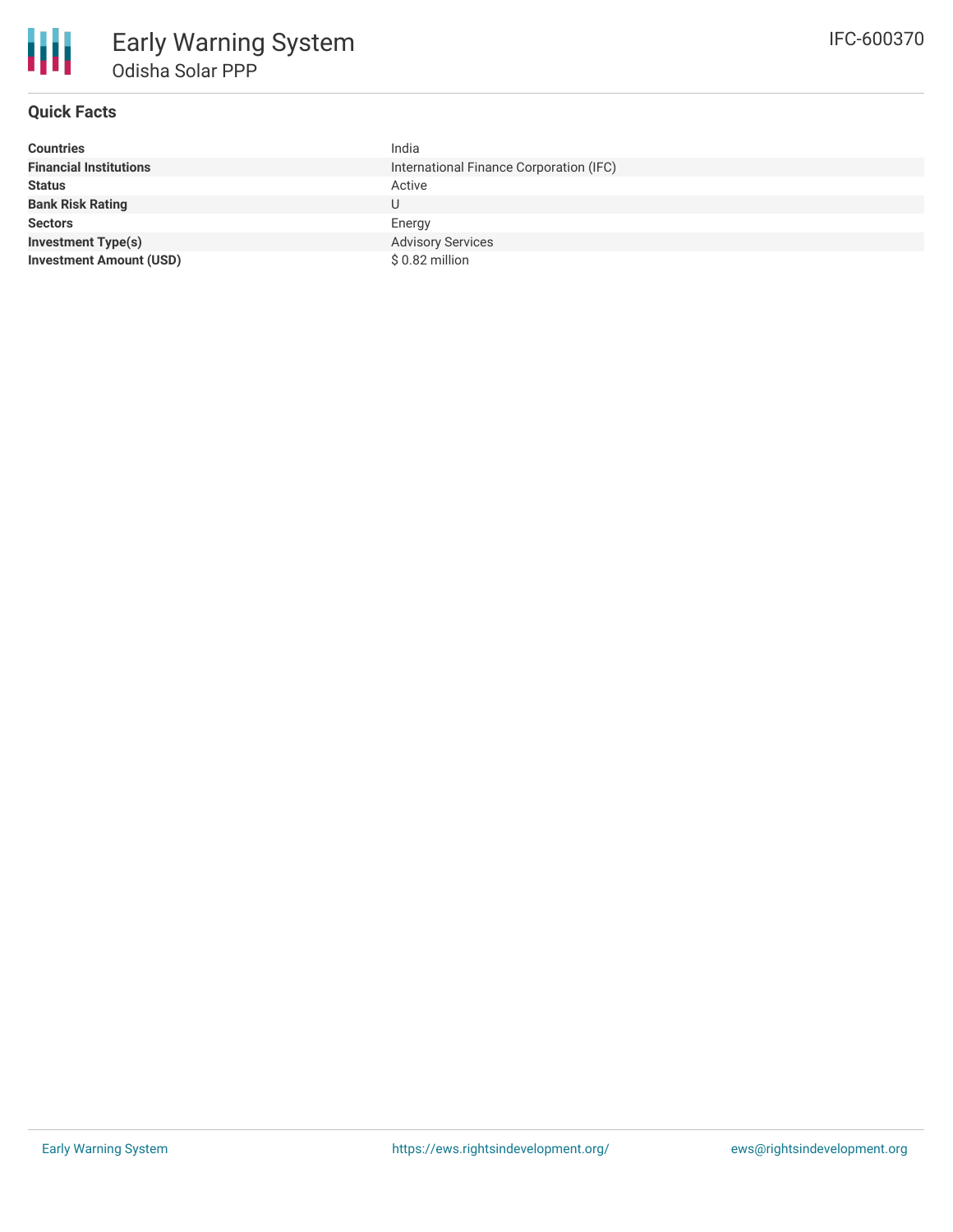

## **Project Description**

IFC will assist the Government of Odisha to structure and tender PPPs for 1000 MW of grid connected ground mounted solar power projects across Odisha through competitively selected private sector developer(s).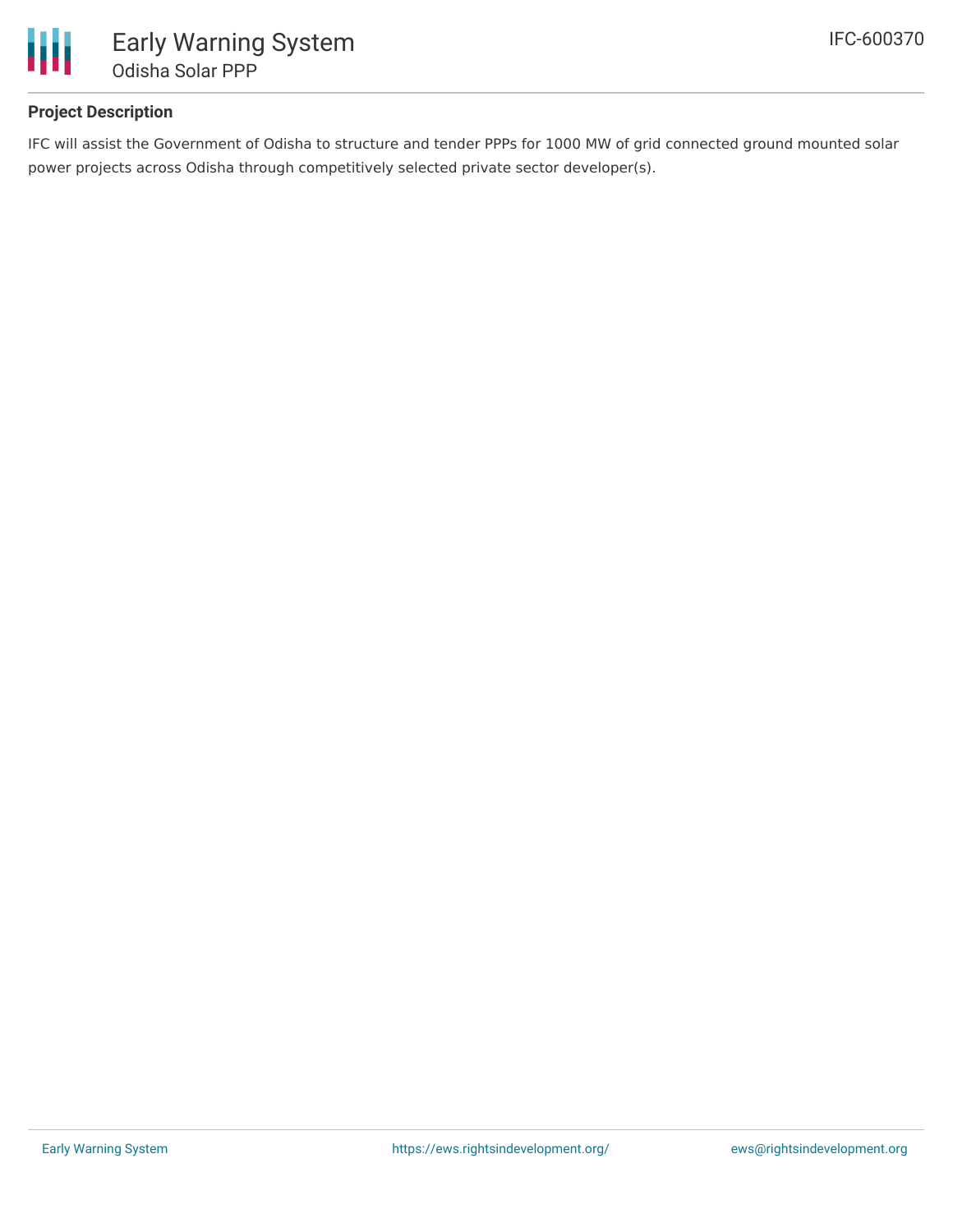## **Investment Description**

• International Finance Corporation (IFC)